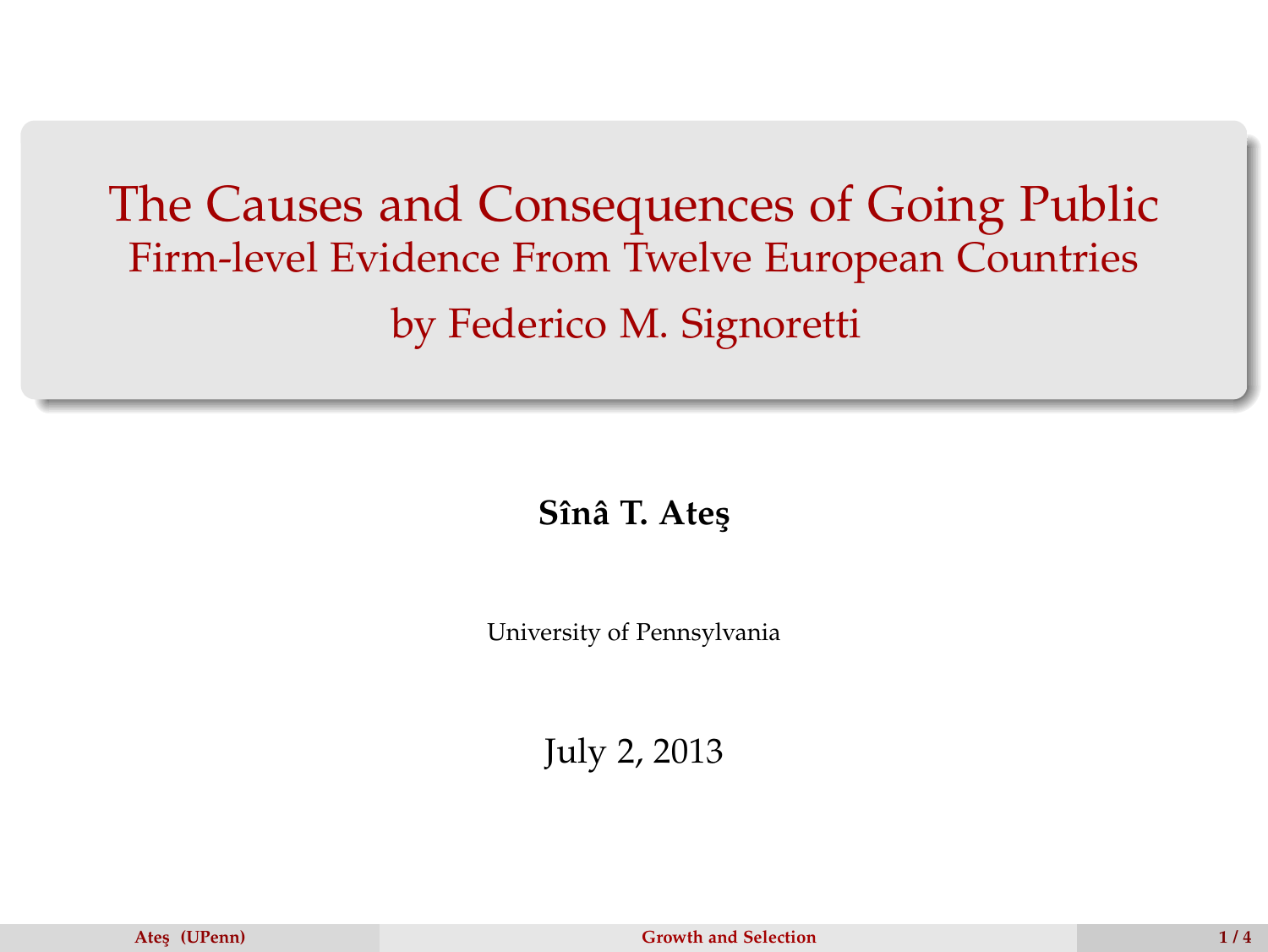## [Introduction](#page-1-0)

## This study ...

- Motivation for IPO and its impact on firm performance
- Extensive data
	- 180,000 private firms, 1993-2004
	- 2000 IPOs with income and balance sheet data
	- 12 countries allows for country specific characteristics
- Closest work is Pagano, Panetta and Zingales (PPZ, 1998), only Italy

Main results

- Managers time IPO.
- Deleveraging and Diversification for initial owners as the important factors of going public
- Little impact of IPO on production and investment
- <span id="page-1-0"></span>IPO firms larger than private firms - adverse selection
	- less pronounced in countries with institutions better in info production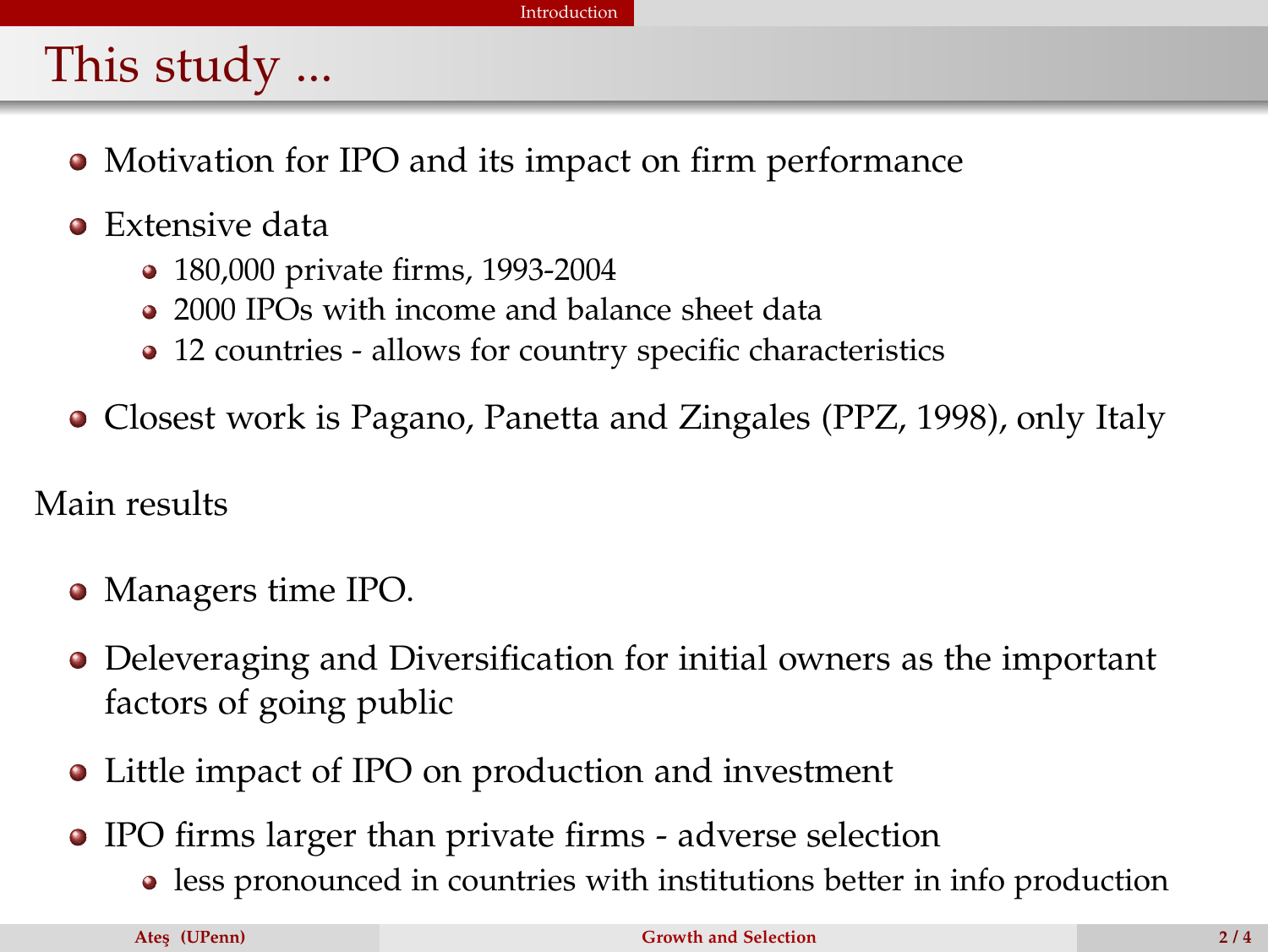- 1. To consider "hot periods", lagged number of IPOs in a country is used.
	- "hot markets" in specific industries? (Chemmanur&Fulghieri 1999)
- 2. Information produced is proxied by stock market size
	- This can be measuring other aspects.
- 3. As an indicator of portfolio diversification, positive effect of risk on IPO probability is proposed.
	- Equity financing might be more important for firms in riskier businesses.
- <span id="page-2-0"></span>4. Size of divestment by the initial owners?
	- to understand better the portfolio diversification